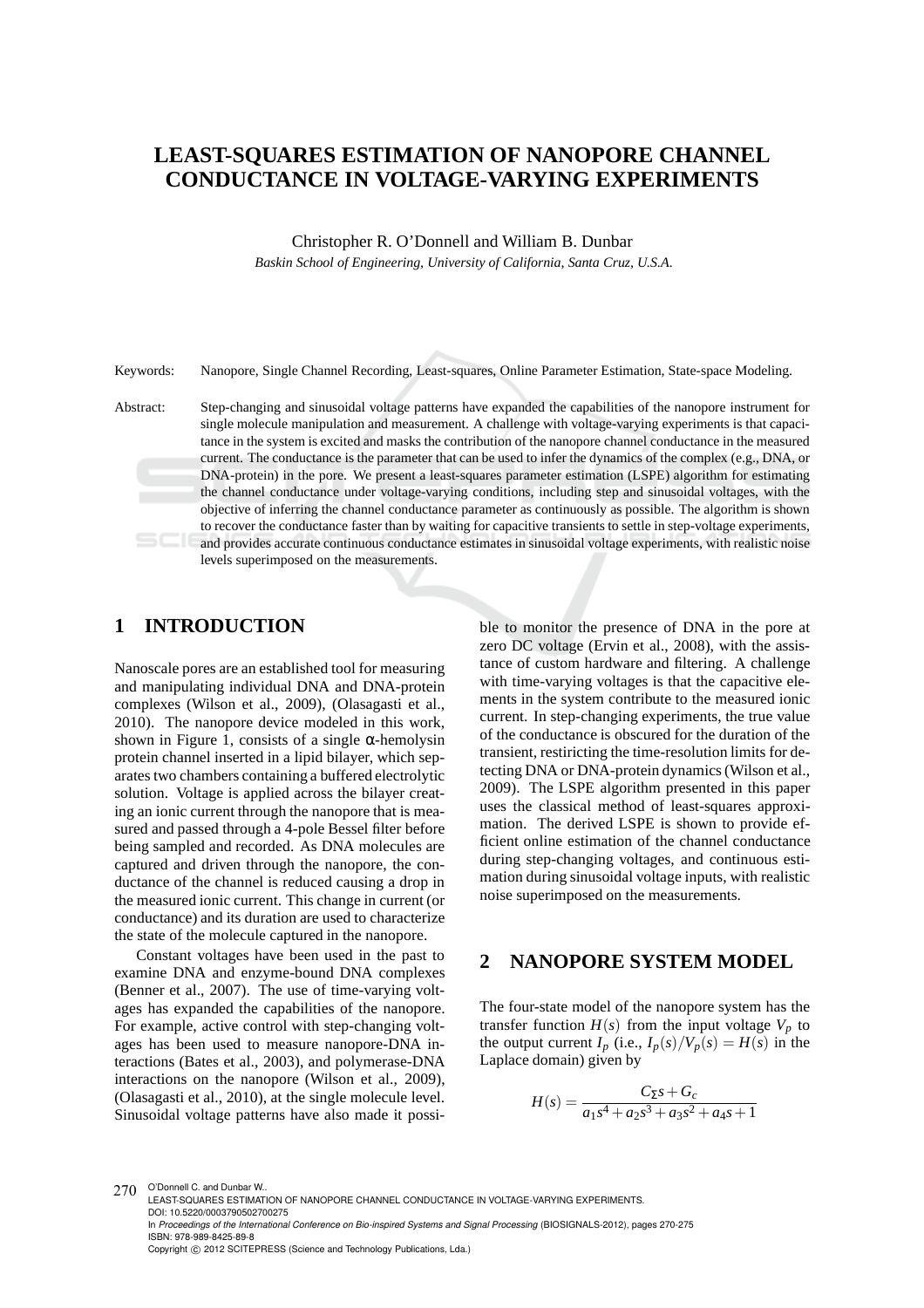

Figure 1: An amplifier applies voltage and measures the ionic current through the nanopore channel. Control logic is used to monitor the current and control the input voltage pattern. The known input signal and the measured current response are used by the LSPE algorithm to estimate  $\hat{G}_c \approx G_c = 1/R_c$ , the conductance of the nanopore channel. In the circuit model of the system,  $R_c$  is the resistance of the channel,  $C_m$  and  $C_p$  are the membrane and parasitic capacitances, respectively,  $V_p$  is the voltage at the output of the amplifier, and  $R_a$  is the electrolytic access resistance.

where  $C_{\Sigma} = C_p + C_m$  (pF) is the combined capacitance of the system (Fig. 1),  $G_c$  (nS) is the channel conductance of the nanopore and the coefficients  $a_1$ ,  $a_2$ , *a*<sup>3</sup> and *a*<sup>4</sup> are characteristic of the Bessel filter. For consistency of units, time is in milliseconds and frequency is in kHz. We can ignore  $R_a$  in the model since it is negligible ( $\sim 10^{-4}$  GΩ) compared to *R<sub>c</sub>* (3) GΩ). In another work, we have used system identification tools to validate this model with experimental data (Garalde et al., 2011). The coefficients are defined in terms of the −3 dB cutoff frequency *f<sup>c</sup>* as

$$
(a_1, a_2, a_3, a_4) = \frac{(1, 10f, 45f^2, 105f^3)}{105f^4}, \quad (1)
$$

with  $f = (2\pi f_c)/2.113917675$  (numerator constant identified to match  $f_c$  with  $-3$  dB frequency). The frequency domain representation of the system is converted to continuous time state-space (control canonical) form:

$$
\dot{x}(t) = Ax(t) + Bu(t), \quad y(t) = Cx(t); \ t \ge 0 \tag{2}
$$

with column vector  $x = [x_1; x_2; x_3; x_4]$  and matrices

$$
A = \begin{bmatrix} 0 & 1 & 0 & 0 \\ 0 & 0 & 1 & 0 \\ 0 & 0 & 0 & 1 \\ -1/a_1 & -a_4/a_1 & -a_3/a_1 & -a_2/a_1 \end{bmatrix},
$$
  

$$
B = \begin{bmatrix} 0 \\ 0 \\ 0 \\ 1 \end{bmatrix} \text{ and } C = \begin{bmatrix} G_c/a_1 & C_{\Sigma}/a_1 & 0 & 0 \end{bmatrix}.
$$

In the simulations in Section 4, white noise is added to *u* and *y* (with different variances). The system model (2) and LSPE algorithm can be extended to incorporate explicit models of noise (white or colored), with such noise models being experimentally identified. This extension is not done here for brevity.

### **2.1 Time Discretization of Equations**

To perform estimation of parameter *G<sup>c</sup>* by leastsquares, the continuous equations of the model are first discretized. The solution to (2) is

$$
x(t) = e^{At}x(0) + \int_0^t e^{A(t-\tau)}Bu(\tau)d\tau
$$

$$
y(t) = Ce^{At}x(0) + \int_0^t Ce^{A(t-\tau)}Bu(\tau)d\tau.
$$

The sample period  $\Delta$  defines sample times  $t_k = k * \Delta$ . The input signal is assumed to be piece-wise constant between the sample times:  $u(t) = u(t_k)$  for all  $t \in [t_k, t_{k+1})$ . Using this, the continuous solution is converted to discrete time form as

$$
x(t_{k+1}) = A_d x(t_k) + B_d u(t_k), \quad y(t_k) = C_d x(t_k), \quad (3)
$$

with  $A_d = e^{A\Delta}$ ,  $B_d = \left(\int_0^{\Delta} e^{A(\Delta - \tau)} d\tau\right) B$ , and  $C_d = C$ . The matrix  $A$  is invertible, so the matrix  $B_d$  can be rewritten as  $B_d = A^{-1} (e^{A\Delta} - I) B$ .

**2.1.1 Delta Operator Form**

Equation (3) is the traditional discrete time shift operator form, which models the absolute displacement of the state vector from sample to sample, whereas equation (2) models the infinitesimal increment of the state vector defined by the time derivative. This underlying characteristic of the continuous time state-space equations is more accurately modeled in discrete time using the delta operator form (Goodwin et al., 1992). Also known as the divided difference operator form, the delta operator form models the change in the absolute displacement of the state vector from sample to sample over a given sample period. Using the delta operator, the discrete time state-space model takes the form

$$
\begin{array}{rcl}\nx_{\delta}(t_{k}) &=& A_{\delta}x(t_{k}) + B_{\delta}u(t_{k}) \\
x(t_{k+1}) &=& x(t_{k}) + x_{\delta}(t_{k})\Delta \\
y(t_{k}) &=& C_{\delta}x(t_{k}),\n\end{array}\n\bigg\} \tag{4}
$$

with  $A_{\delta} = (A_d - I)/\Delta$ ,  $B_{\delta} = B_d/\Delta$ , and  $C_{\delta} = C_d = C$ . Equation (4) is used in the remainder of the paper to construct the LSPE algorithm and simulate the response of the nanopore system.

# **3 LEAST-SQUARES PARAMETER ESTIMATION (LSPE) ALGORITHM**

Algebraically, the sampled output can be written in terms of the system parameters, the state vector and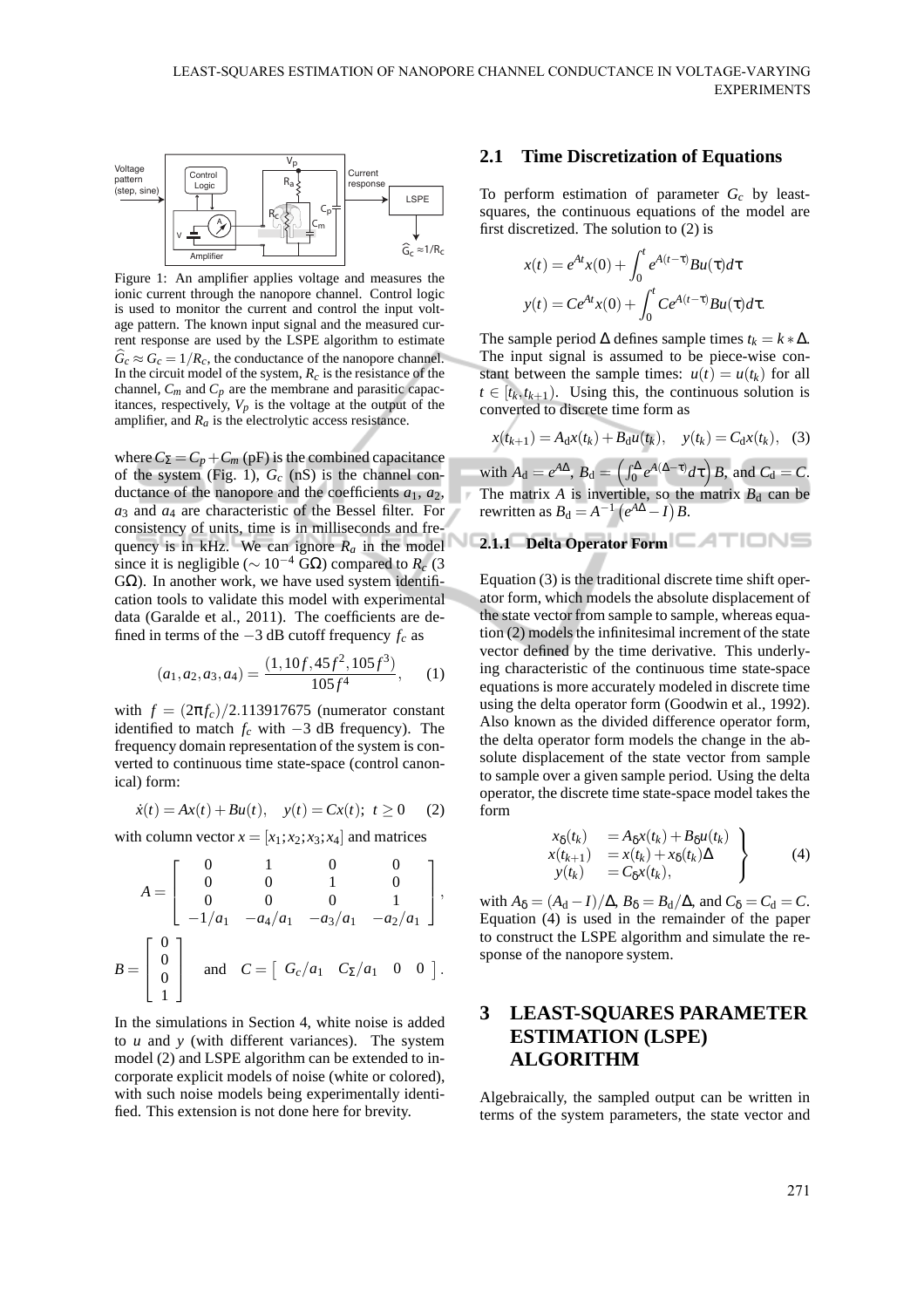1  $\perp$  $\mathbf{I}$  $\mathbf{I}$  $\mathbf{I}$ 

the initial condition by recursively evaluating equation (4). Beginning with  $t_1$ , the solution of the sampled output at *t<sup>n</sup>* takes the form

$$
y(t_n) = \frac{G_c}{a_1} \left[ x_1(t_0) + \sum_{i=0}^{n-1} x_{\delta,1}(t_i) \Delta \right] + \frac{C_{\Sigma}}{a_1} \left[ x_2(t_0) + \sum_{i=0}^{n-1} x_{\delta,2}(t_i) \Delta \right]
$$
 (5)

The matrix expression of interest that relates the output to the system parameters  $G_c$  and  $C_{\Sigma}$  can now be defined as

$$
\begin{bmatrix}\ny(t_1) \\
y(t_2) \\
\vdots \\
y(t_n)\n\end{bmatrix} = \begin{bmatrix}\nQ_1 \mid Q_2\n\end{bmatrix} \begin{bmatrix}\nG_c/a_1 \\
C_{\Sigma}/a_1\n\end{bmatrix}
$$
\nwith\n
$$
Q_1 = \begin{bmatrix}\nx_1(t_0) + x_{\delta,1}(t_0)\Delta \\
x_1(t_0) + x_{\delta,1}(t_0)\Delta + x_{\delta,1}(t_1)\Delta \\
\vdots \\
x_1(t_0) + \sum_{i=0}^{n-1} x_{\delta,1}(t_i)\Delta\n\end{bmatrix}
$$

and

$$
Q_2 = \begin{bmatrix} x_2(t_0) + x_{\delta,2}(t_0) \Delta \\ x_2(t_0) + x_{\delta,2}(t_0) \Delta + x_{\delta,2}(t_1) \Delta \\ \vdots \\ x_2(t_0) + \sum_{i=0}^{n-1} x_{\delta,2}(t_i) \Delta \end{bmatrix}
$$

which is written in vector notation as

$$
y^{1,n} = Qz
$$

where the matrix  $Q = [Q_1 \ Q_2] \in \mathbb{R}^{n \times 2}$  and the column vector  $z = [G_c/a_1; C_{\Sigma}/a_1] \in \mathbb{R}^2$ .

#### **3.1 Least-squares Solution**

The least-squares approximation problem is based upon finding the best estimate  $\hat{z}$  of the vector  $\zeta$  that minimizes

$$
||Qz - y^{1,n}||^2
$$

where  $\|\cdot\|$  represents the Euclidean norm. Since the matrix *Q* has more rows than columns and has full column rank, the least-squares approximation problem has a unique solution (Boyd and Vandenberghe, 2004) in the form

$$
\hat{z} = (Q^T Q)^{-1} Q^T y^{1,n}.
$$

Once the least-squares solution  $\hat{z}$  is computed, the estimates of the channel conductance and the system capacitance are  $[\hat{G}_c; \hat{C}_\Sigma] = \hat{z} \times a_1$ .

#### **3.2 Sequential Implementation**

The channel conductance of the nanopore changes when DNA is captured and translocates through the nanopore. These capture events occur on a micro-tomillisecond time scale (Benner et al., 2007). Thus, the LSPE algorithm must be able to estimate changes in *G<sup>c</sup>* on these time scales. This is accomplished through sequential implementation of the algorithm on overlapping windows of length *n* that span the input and output data sets of length *N*, where  $N \gg n$ . We focus on an online implementation here that makes use of past windows of data to generate the estimate  $\hat{G}_c$ . Offline implementation is acceptable when detecting protein-DNA dissociation events after an active control experiment is run, while online implementation allows superior active control during an experiment (Wilson et al., 2009), (Olasagasti et al., 2010).

Sequential implementation of the LSPE algorithm requires the initial condition  $x(t_0)$  used in equation (5) to be reset after each iteration to reflect the starting point of the next window. This requires knowledge of the state vector *x* at every sample instance, which presents a problem since *x* cannot be directly measured or calculated from measurements. This problem is overcome by simulating *x* at every sample instance using the system model (4) with a known input signal.

#### **4 RESULTS AND DISCUSSION**

The performance of the LSPE algorithm was tested in simulations with step-changing and sinusoidal voltages. To emulate realistic experimental conditions, white noise was added to the input (0.2 mV RMS) and filtered output (1.5 pA RMS) with variances close to those observed experimentally (Wilson et al., 2009) (noise is white up to 10 kHz bandwidth). Also, the value of  $G_c$  was set to  $1/3$  nS for positive voltages and 2/9 nS for negative voltages, consistent with values for experiments performed in 0.3 M KCl buffered solution (Wilson et al., 2009). The performance of the LSPE algorithm is compared here to the performance of a simple "I/V method," defined as estimating the conductance by  $I_p(t_k)/V_p(t_k)$  at each sample time  $t_k$ . When voltage is constant, the current is constant unless changes in *G<sup>c</sup>* occur, for example, if DNA is captured in the nanopore, or polymerase bound to DNA dissociates from the DNA (Wilson et al., 2009), (Olasagasti et al., 2010). Thus, when  $V_p$  is constant for a sustained period, the I/V method produces an accurate estimate for *Gc*. To be of value in estimating  $G_c$ , the LSPE should perform comparably to the I/V method when  $V_p$  is constant, and outperform the I/V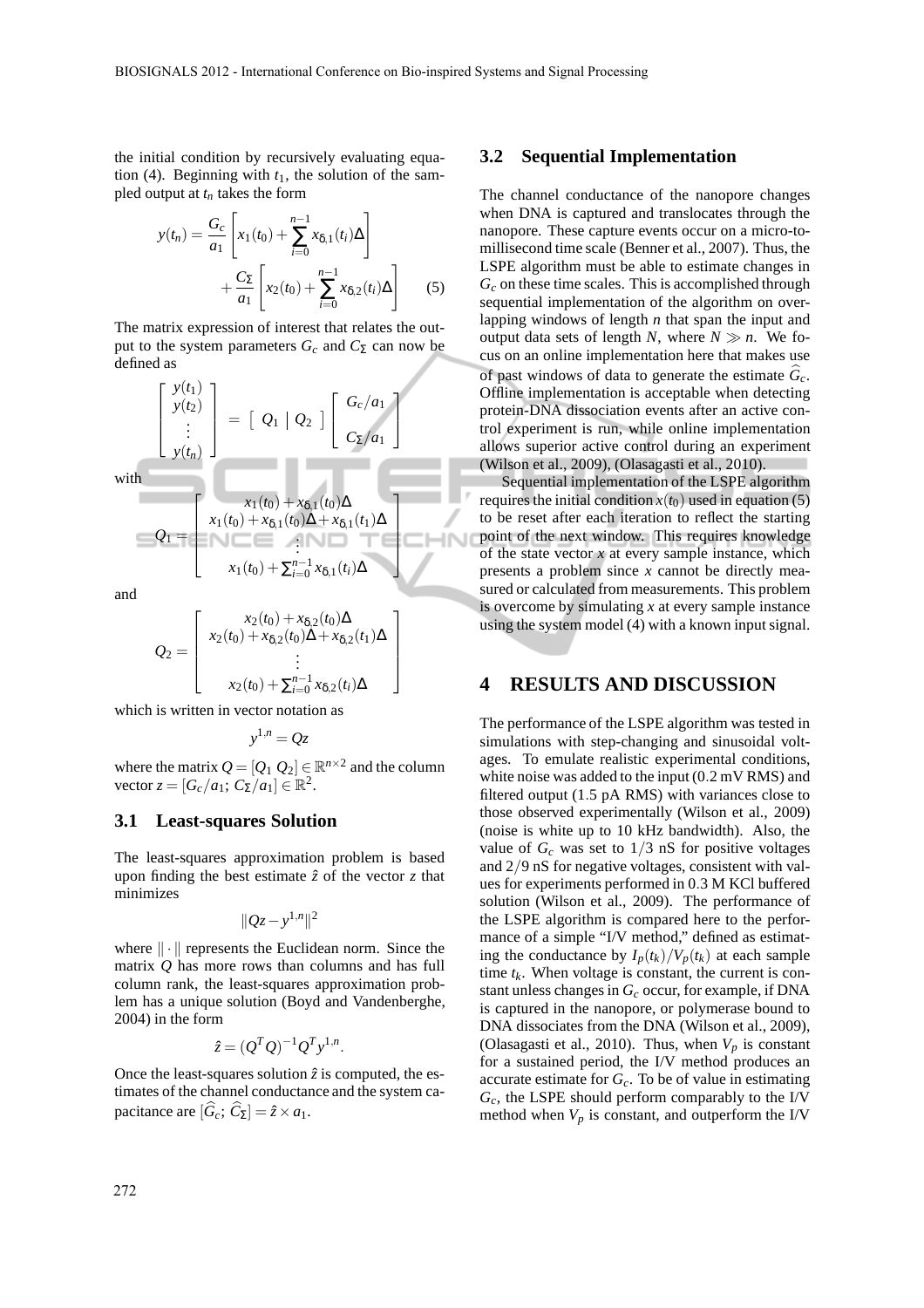method when  $V_p$  is time-varying.

## **4.1 Step-changing Input**

For a step-changing input, the output current stays constant except when the input transitions from one level to another. The switching of the input voltage produces a transient response in the output current, the duration of which is dependent on the amplitude of the input voltage, the amount of capacitance in the system*C*<sup>Σ</sup> and the Bessel filter cutoff frequency *fc*. Of these three effects, the post-step-change settling time of the LSPE algorithm is most sensitive to the value of *fc*. An increase from 1 kHz to 10 kHz bandwidth reduces the time it takes the algorithm to settle to within 90% of its steady-state value from 0.996 ms to 0.212 ms (data not shown). However, in the presence of additive noise, larger bandwidth also allows more noise to contaminate the estimate  $\widehat{G}_c$ . To mitigate this tradeoff between minimizing settling time and minimizing the standard deviation of the estimate,  $f_c = 1$  kHz was qualitatively chosen as the optimal bandwidth for the LSPE algorithm. Settling time of the algorithm is also effected by the length *n* of the sequential overlapping windows. Smaller *n* enables the algorithm to more efficiently track the true value of *Gc*, but allows more noise to contaminate the estimate. Again, to mitigate the tradeoff between minimizing settling time and standard deviation,  $n = 250$  was chosen in this paper. Future work will determine quantitative metrics for establishing the optimal *f<sup>c</sup>* and *n* choices.

Without noise and at 1 kHz bandwidth and 250 kHz sample rate, the step-response settling time of the LSPE estimate  $\hat{G}_c$  is 0.996 ms, compared to 1.412 ms for the I/V method. That is, the LSPE estimate converges faster (70%) than the output current does. Practically, capacitance compensation on the recording amplifier can speed the current settling time (and thus the I/V method's estimate). However, the I/V method with a compensated current will, in general, not work in both step and sinusoidal conditions without heuristic tuning of the compensation settings for each set of conditions (voltage pattern, bandwidth), while the LSPE algorithm works universally.

The performance of the LSPE algorithm for step voltages is shown in Figures 2 and 3. In Figure 2, the 20 mV voltage step is always positive so  $G_c = 1/3$ nS. The LSPE estimate  $\hat{G}_c$  has a much smaller standard deviation, and the I/V method produces a much larger overshoot. In Figure 3, the 240 mV voltage step changes polarity, causing a step change in *G<sup>c</sup>* from 1/3 to 2/9 nS. The LSPE algorithm has a larger overshoot than in the previous case, but the I/V method estimate still has a larger overshoot and standard de-

viation at steady-state. In these voltage changes, we ignore saturation of the measurement current, which can occur if the recorded output gain is set to high. Future work will examine and mitigate the effect of output saturation for the LSPE algorithm.

The LSPE algorithm outperforms the I/V method in that the estimate  $\hat{G}_c$  has a smaller standard deviation. One might argue that the LSPE algorithm is simply acting as a filter, and the performance of the I/V method could be improved if the current were first filtered. In fact, the LSPE algorithm is not a filter but an estimator, recursively computing the value of  $\hat{G}_c$  that minimizes the error between the measured current and current modeled by (4). Although additional low-pass filtering of the current would reduce the standard deviation of the I/V estimate, the filter would further increase the settling time of the estimate.



Figure 2: A) Voltage step response (120 to 100 mV) of the nanopore system model. B) A comparison of the LPSE and I/V methods for generating  $\hat{G}_c$ . The I/V method has a larger steady-state standard deviation  $(1.36 \times 10^{-2} \text{ nS})$ and a much larger overshoot (3.669 nS) in response to a step change than the LSPE algorithm (7.927  $\times 10^{-4}$  nS and  $9.708 \times 10^{-3}$  nS).

#### **4.2 Sinusoidal Input**

For a sinusoidal voltage input, the output current is constantly in a transient state, with the capacitive elements in the system being persistently excited. This has a positive effect on the LSPE algorithm in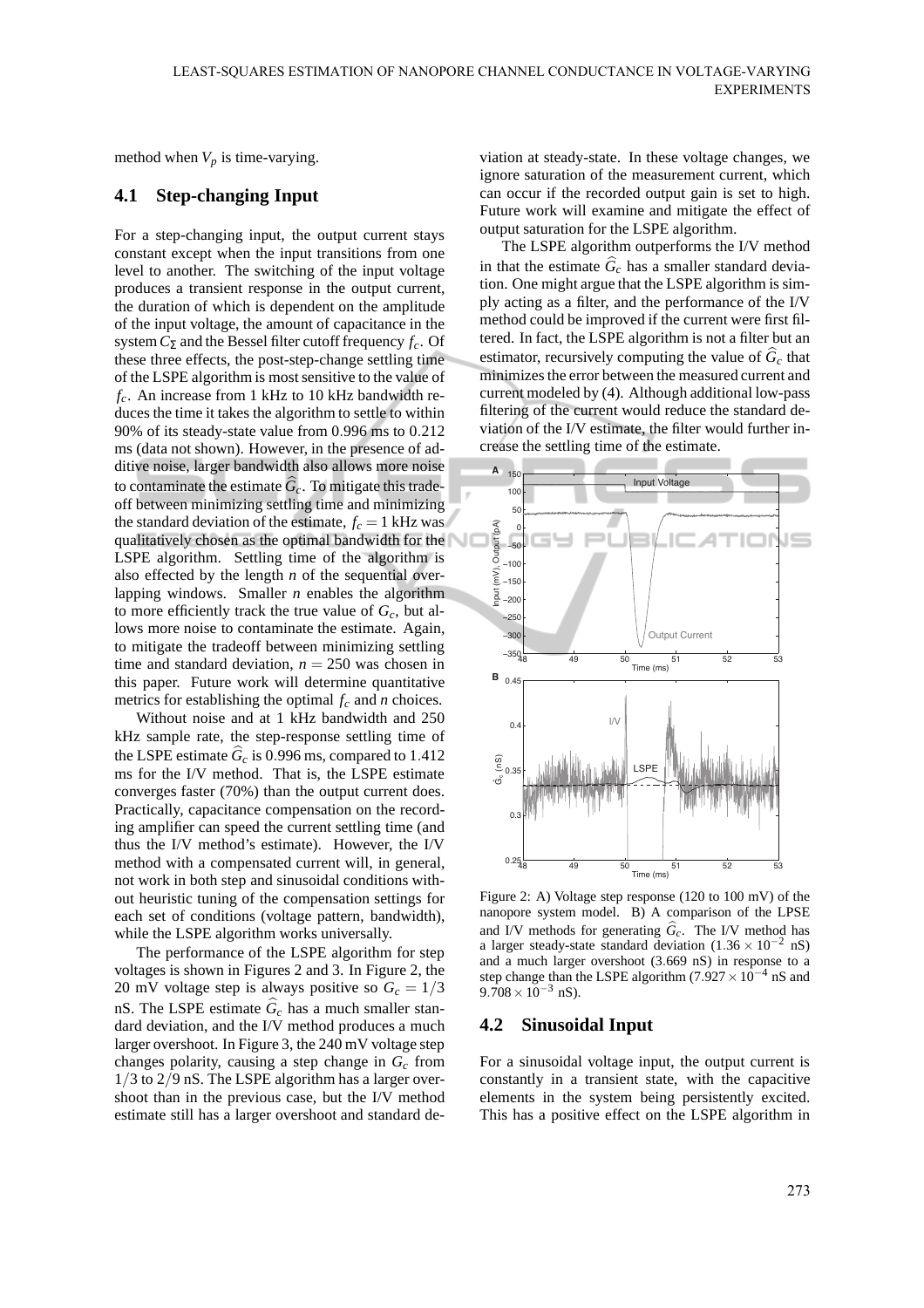

Figure 3: A) Voltage step response (120 to −120 mV) of the nanopore system model. B) A comparison of the LPSE and I/V methods for generating  $\hat{G}_c$ . The voltage sign change at 50 ms causes a step change in *Gc* from 1/3 to 2/9 nS. The two methods have comparable settling times, with the LSPE algorithm having a smaller steady-state standard deviation  $(8.898 \times 10^{-4} \text{ nS})$  and overshoot (0.349 nS) than the I/V method (1.34 × 10<sup>-2</sup> nS and 36.57 nS).

that once  $\hat{G}_c$  converges, it does not diverge again, even though both input and output signals are nonconstant. The settling time of  $\hat{G}_c$  is insensitive to changes in the sinusoidal frequency *fw*. The standard deviation of the estimate increases modestly from 2.69<sup>-2</sup> nS to 3.49 × 10<sup>-2</sup> nS as  $f_w$  decreases from 10 Hz to 1 Hz. The sinusoidal frequency  $f_w = 10$  Hz is used in the remainder of the paper.

The I/V method does not produce accurate values of  $\tilde{G}_c$  for sinusoidal voltages, as expected, but we report the comparison here. Future work will compare LSPE to impedance spectroscopy methods (Katz and Willner, 2003). These methods are comparable to our estimator, and are designed specifically for sinusoidal voltage inputs. The performance of the LSPE algorithm for sinusoidal input voltages is shown in Figures 4 and 5. In Figure 4,  $G_c = 1/3$  nS since the input stays positive. The I/V estimate has a large standard deviation and follows a 10 Hz sinusoidal pattern of the measurements, never converging to  $G_c$ . The I/V estimate crosses the true value of  $G_c$  only at the peaks of the sinusoidal input voltage. This also holds for a sinusoidal input that changes polarity, shown in Figure 5. The change in polarity results in a step change in *Gc*, which the LSPE algorithm tracks well (Fig. 5). The LSPE estimate is noisier than when voltage remains positive (Fig. 4), but remains centered around the true values of  $G_c$  (1/3 nS and 2/9 nS), whereas the I/V estimate ranges between  $3.6 \times 10^3$  nS and  $-2.1 \times 10^{-4}$  nS.



Figure 4: A) Sinusoidal voltage response (10 mV peak-topeak, 10 Hz, 110 mV DC offset) of the nanopore system model. B) A comparison of the LPSE and I/V methods for generating  $\hat{G}_c$ . The I/V method's estimate has a larger standard deviation ( $2.8 \times 10^{-2}$  nS) than the LSPE algorithm  $(5.4 \times 10^{-3} \text{ nS})$  and does not generate accurate estimates.

## **5 CONCLUSIONS**

The LSPE algorithm presented in this paper provides an accurate means for estimating the channel conductance of a nanopore under voltage-varying conditions. The algorithm consistently achieves better performance (in terms of convergence time and standard deviation of the estimate) than the simple I/V method for both step-changing and sinusoidal input voltages. Since variance is improved, DNA or DNAprotein events that can be detected by the measured current (i.e., there is sufficient single-to-noise ratio) are easier to detect with our LSPE algorithm.

We focused on an online implementation here that